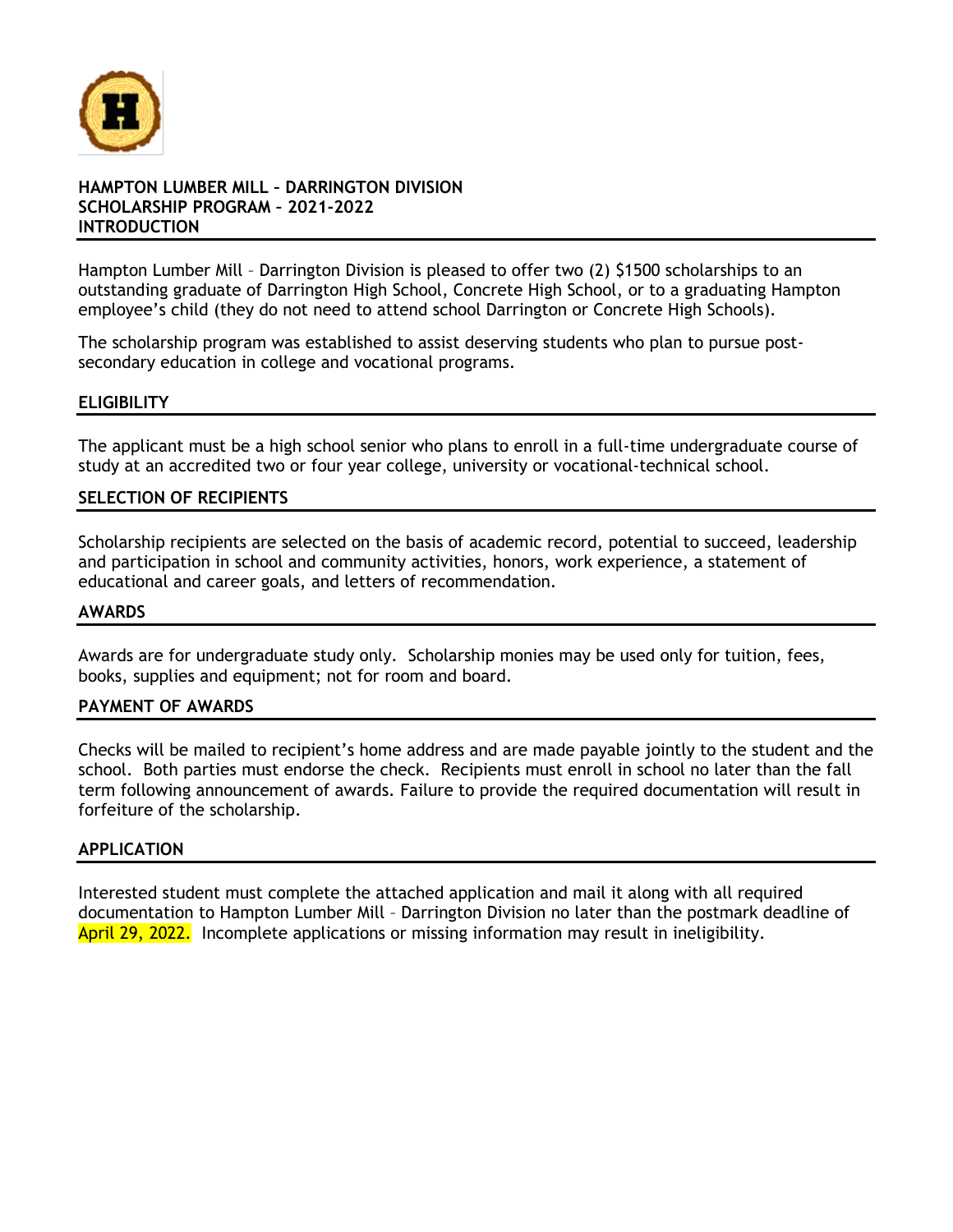## **HAMPTON LUMBER MILLS**



 $\overline{a}$ 

DIVISION

Dear High School Senior,

Please read the following information carefully as *incomplete* applications may not be considered.

**You are responsible to provide the following information:**

DARRINGTON

- **Completed application**
- **Transcripts (Online transcripts and grade reports are not acceptable)**
- **Test Scores (SAT or ACT)**
- **Two letters of recommendation, one of which is from a certificated employee of your high school.**
- **Applicant's written statement Why do you deserve a scholarship, future plans**
- **Attach a sheet to this application outlining other pertinent information that may be helpful in evaluating your application, including goals, needs, ambitions, etc.**

Applicants are responsible for gathering and submitting all necessary information. Applications are evaluated on the information supplied; therefore answer all questions as completely as possible. All information received is considered confidential and is reviewed only by Hampton Lumber Mills - Darrington personnel. All applications must be postmarked by April 29, 2022.

All applications will be acknowledged when received by Hampton Lumber Mills – Darrington Division.

Applications should be mailed to:

 Hampton Lumber Mills – Darrington Division Scholarship Committee PO BOX 487 Darrington, WA 98241

Telephone: 360/436-2947 Please ask for: Human Resources Department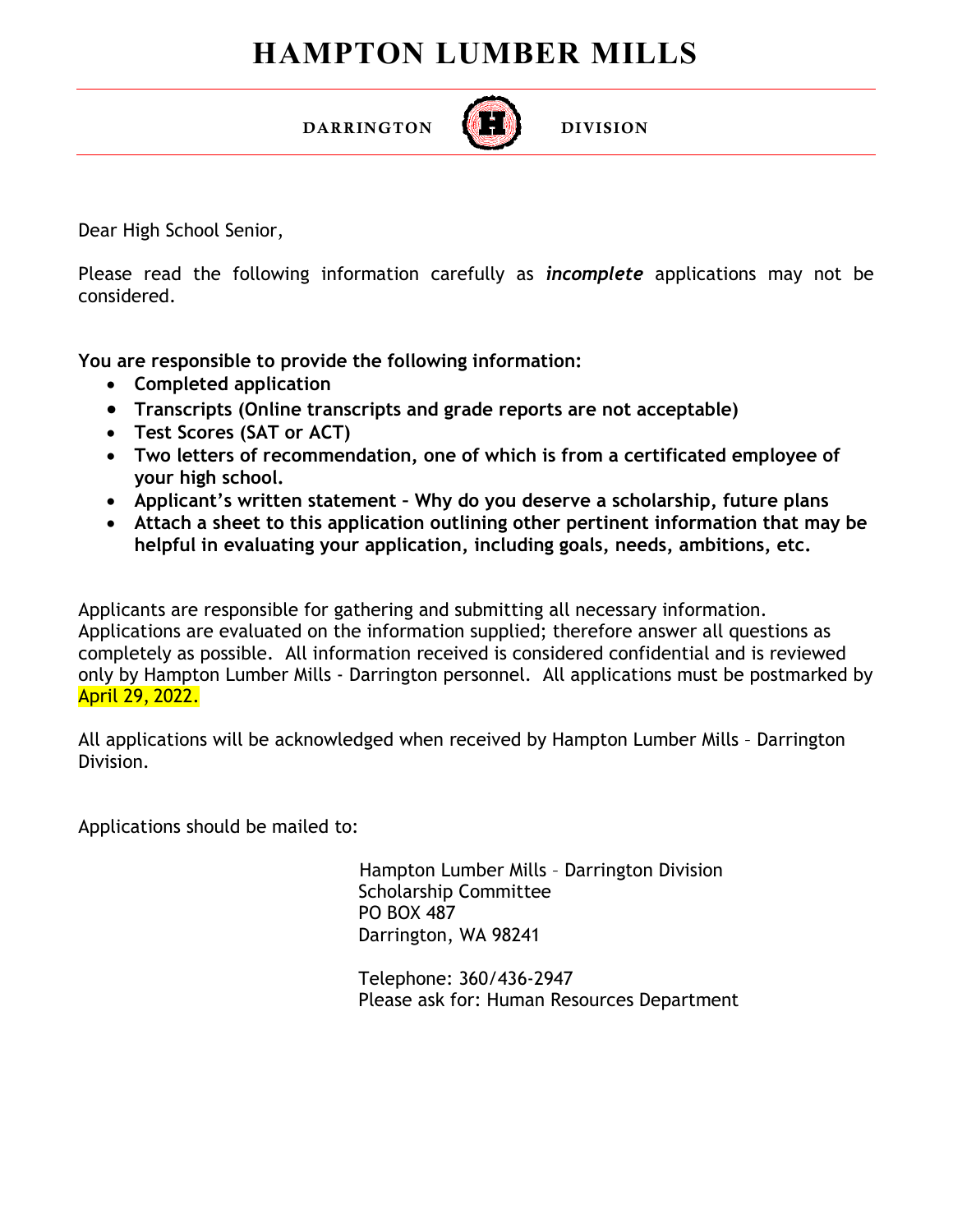# **HAMPTON LUMBER MILLS**

**DARRINGTON** 



**DIVISION** 

### SCHOLARSHIP APPLICATION 2022

| First |       | Middle |
|-------|-------|--------|
|       |       |        |
|       |       |        |
| City  | State | Zip    |
|       |       |        |
|       |       |        |
|       |       |        |
|       |       |        |

List significant distinctions, honors and awards received during high school:

| 2. $\qquad \qquad$            |
|-------------------------------|
| $\frac{1}{2}$                 |
|                               |
|                               |
| $\bullet$ . $\_\_$            |
|                               |
|                               |
| $9.$ $\overline{\phantom{a}}$ |
|                               |

Describe briefly your responsibilities in connection with your involvement in high school and community activates: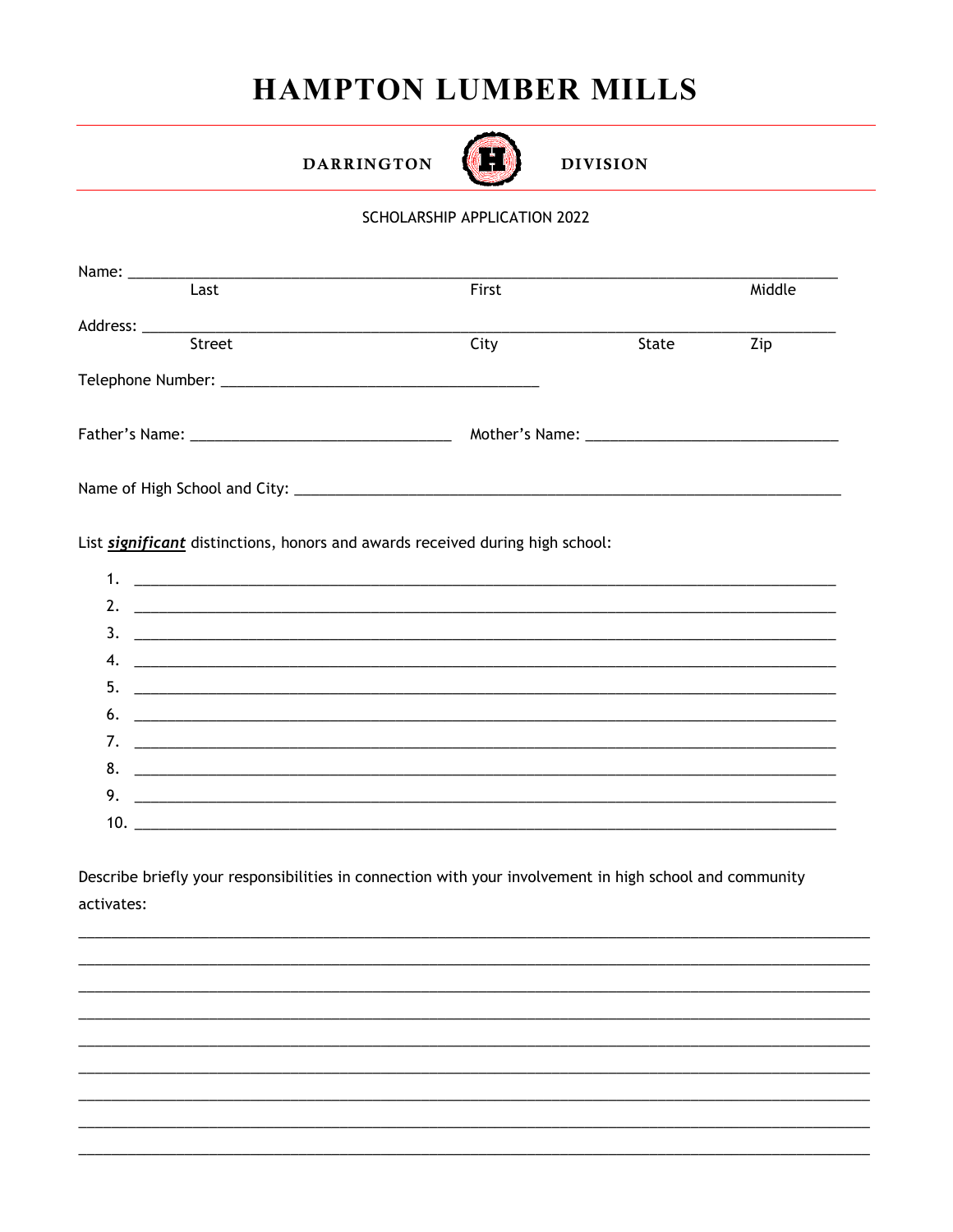Employment record while in high school:

|    | This section is to be completed by applicant's parents.<br>1. Applicant normally lives with (check all that apply): |                                                                                        |
|----|---------------------------------------------------------------------------------------------------------------------|----------------------------------------------------------------------------------------|
|    | <b>Father</b> Father                                                                                                | ________________ Stepfather<br><b>Cuardian</b>                                         |
|    | _____________ Mother                                                                                                | ____________________ Stepmother                                                        |
|    | 2. Check all that apply:                                                                                            |                                                                                        |
|    |                                                                                                                     | ______________ Father unable to work                                                   |
|    | __________ Mother not living                                                                                        | __________ Mother unable to work                                                       |
|    | Parents separated or divorced                                                                                       |                                                                                        |
|    | 3. Father's occupation:                                                                                             | <u> 1989 - Johann Stoff, amerikansk politiker (d. 1989)</u>                            |
|    | Mother's occupation:                                                                                                |                                                                                        |
| 4. |                                                                                                                     |                                                                                        |
|    | Number presently in college: _______________                                                                        |                                                                                        |
|    |                                                                                                                     |                                                                                        |
| 5. |                                                                                                                     | List any special problems which result in an extraordinary drain on the family income: |